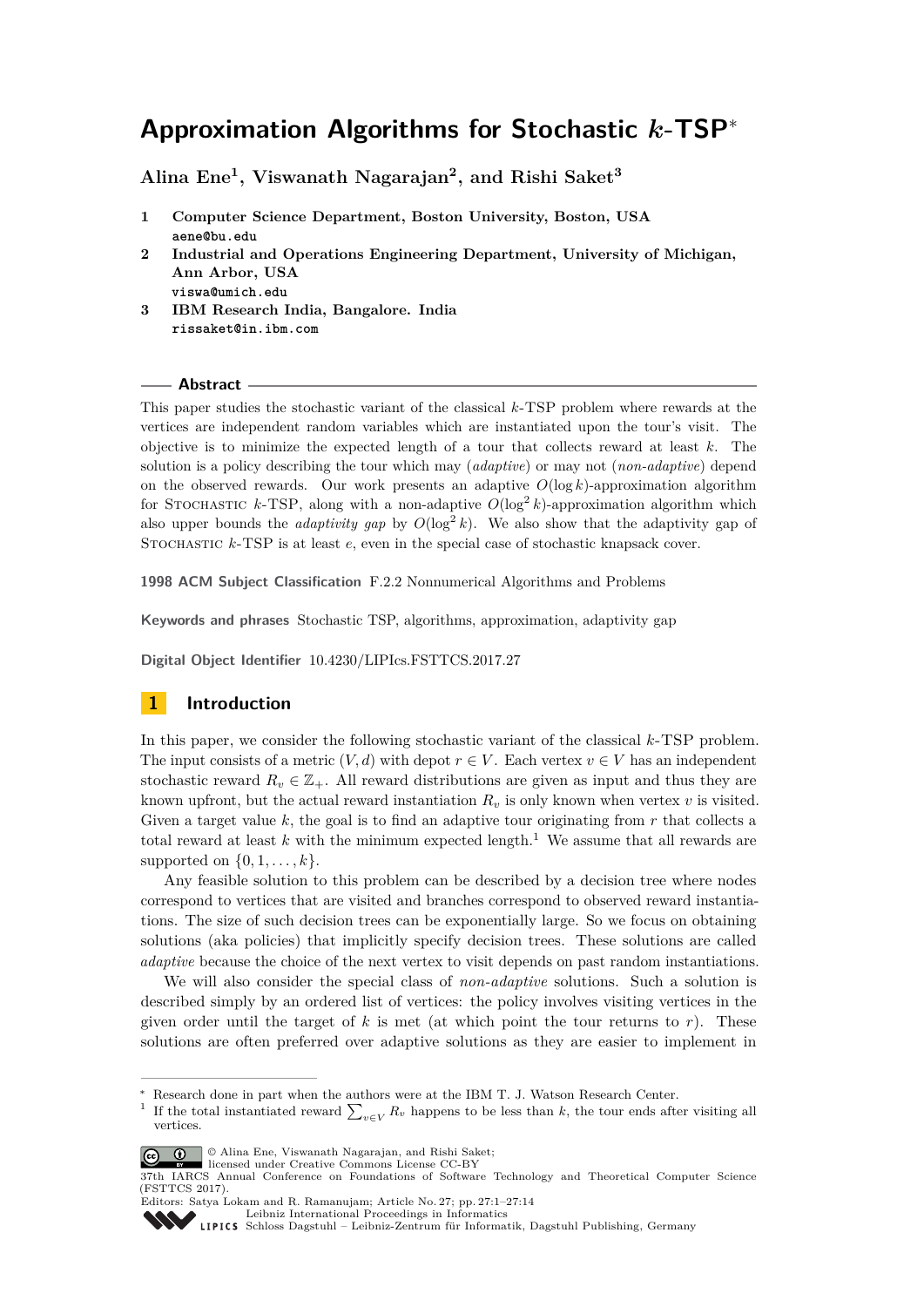## **27:2 Approximation Algorithms for Stochastic** *k***-TSP**

practice. However, the performance of non-adaptive solutions may be much worse, and so it is important to bound the *adaptivity gap* [\[15\]](#page-13-1) which is the worst-case ratio between optimal adaptive and non-adaptive policies. This approach via non-adaptive policies has been very useful for a number of stochastic optimization problems, eg. [\[15,](#page-13-1) [19,](#page-13-2) [22,](#page-13-3) [5,](#page-12-0) [23,](#page-13-4) [24,](#page-13-5) [6,](#page-12-1) [25\]](#page-13-6).

The Stochastic *k*-TSP problem captures several well-studied problems, including the classical *k*-TSP problem where the rewards are deterministic, and the *stochastic knapsack cover* problem where the metric  $(V, d)$  is a weighted star rooted at *r*: given *n* items with each item  $i \in [n]$  having deterministic cost  $d_i$  and independent random reward  $R_i \in \mathbb{Z}_+$ , and a target *k*, find an adaptive policy that obtains total reward *k* at the minimum expected cost. The *k*-TSP problem (and the related spanning tree variant *k*-MST) have received considerable attention, leading to the development of a 2-approximation algorithm for the problem [\[18\]](#page-13-7). The stochastic knapsack cover problem was considered recently in [\[16\]](#page-13-8), where an adaptive 2-approximation algorithm was obtained; however, no bounds on the adaptivity gap were known previously even for this special case.

**Results and Techniques.** In this paper, we give the first approximation algorithm for the general stochastic  $k$ -TSP, with an approximation ratio of  $O(\log k)$ . We also show that the adaptivity gap is  $O(\log^2 k)$ . The adaptivity gap is constructive: we give a non-adaptive algorithm that is an  $O(\log^2 k)$ -approximation to the optimal adaptive policy.

<span id="page-1-1"></span>I **Theorem 1.** *There is an adaptive algorithm for stochastic k-TSP with approximation ratio*  $O(\log k)$ *. Moreover, the adaptivity gap is upper bounded by*  $O(\log^2 k)$ *.* 

To motivate our approach, consider an algorithm for the classical *k*-TSP problem which has access to a hypothetical<sup>[2](#page-1-0)</sup> subroutine exactly solving the deterministic *orienteering* problem: given a metric  $(V, d)$  on vertices with non-negative reward, a root vertex  $r$ , and a bound *t* compute a tour starting at *r* of length at most *t* which collects the maximum reward. The algorithm iterates over tour lengths of increasing powers of 2, solving for each length the deterministic orienteering problem, until the union of the computed tours yields reward *k*. It can be seen that this is an *O*(1)-approximation to *k*-TSP. Our algorithm adapts this iterative method to Stochastic *k*-TSP using the expected *truncated* rewards at each vertex. At the beginning of each iteration, the rewards distribution at each vertex is appropriately truncated w.r.t. the residual target (and set to zero if the vertex has been previously visited). However, in the stochastic setting, even if we used an exact orienteering algorithm, we need to construct roughly  $(\log k)$  tours for each length (see Example 2 in Section [2.1\)](#page-6-0). We show that using  $O(\log k)$  many tours of each length suffices to obtain an  $O(\log k)$ -approximation algorithm for stochastic *k*-TSP. Moreover, this multiple-tour approach also allows for the use of an *O*(1)-approximation for orienteering, which is needed for a poly-time algorithm.

The high-level idea in the analysis is to show that the non-completion probability in the algorithm drops (roughly) by a constant factor in each iteration. This approach is similar to that for the classic min-latency TSP [\[10,](#page-12-2) [17\]](#page-13-9). Such an approach has also been used for stochastic optimization problems in [\[27,](#page-13-10) [28\]](#page-13-11), but those results do not apply directly to metric-based costs that we need to handle here. Our main technical contribution is in proving the bound on non-completion probabilities in successive iterations (Lemma [3\)](#page-3-0). This involves upper and lower bounding the expected "relative gain" which is the expected (truncated) increase in reward divided by the residual target. See Section [2](#page-2-0) for details.

<span id="page-1-0"></span><sup>2</sup> We do not expect a poly-time exact algorithm for orienteering as the problem is APX-hard [\[9\]](#page-12-3).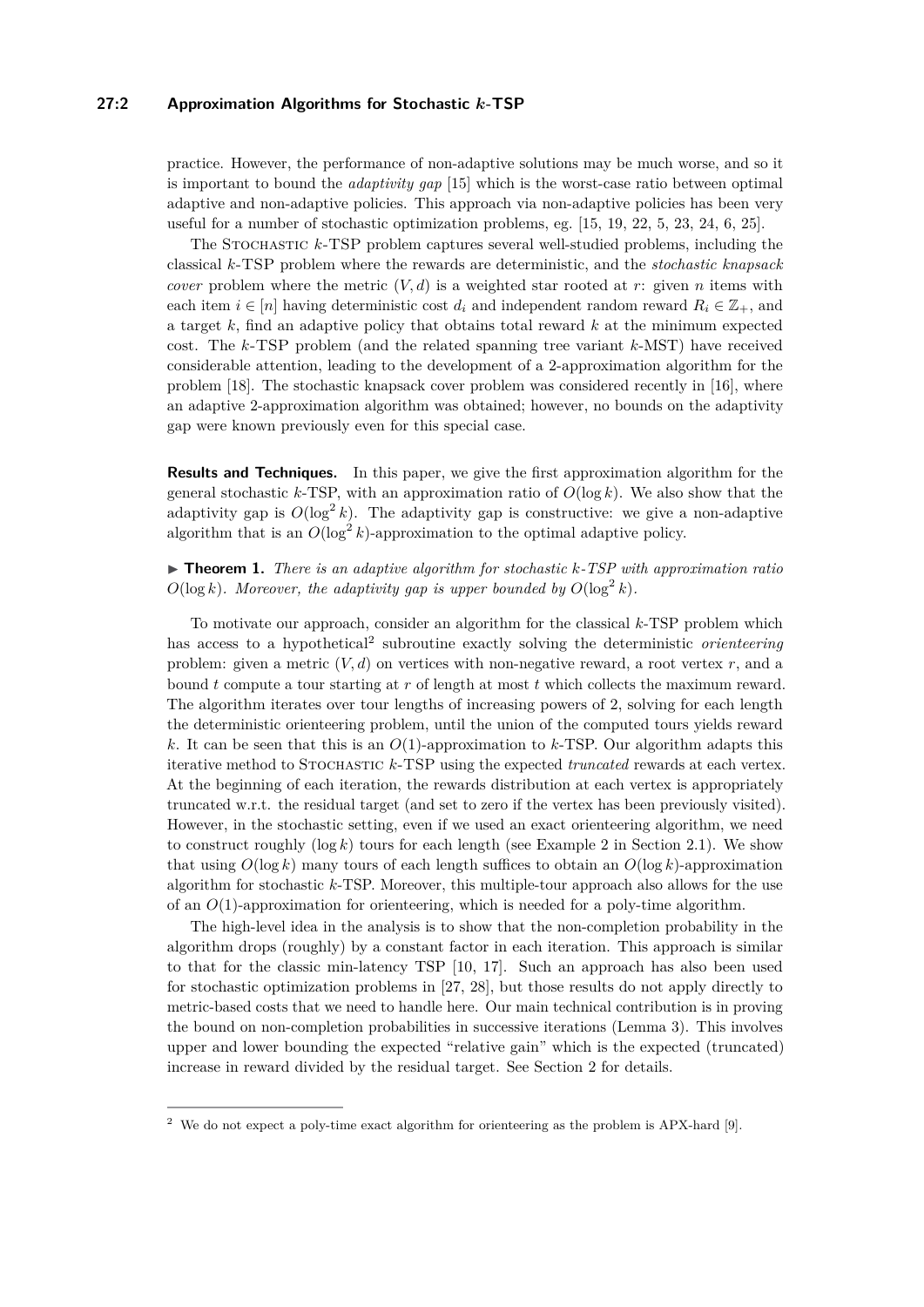The non-adaptive algorithm is based on "simulating" the above adaptive algorithm. Corresponding to each orienteering instance solved in the adaptive algorithm we now solve  $log_2 k$  different instances based on different power-of-two values for the residual target. This results in a worse  $O(\log^2 k)$  approximation ratio; this is relative to the optimal adaptive value and hence it bounds the adaptivity gap. We are not aware of a more direct approach for the non-adaptive problem, even if we compare to the optimal non-adaptive value.

We also show that the adaptivity gap is at least  $e \approx 2.718$ , which holds even in the special case of stochastic knapsack cover with a single random item.

<span id="page-2-1"></span> $\triangleright$  **Theorem 2.** *The adaptivity gap of* STOCHASTIC *k*-TSP *(knapsack cover) is at least e.* 

This result is obtained in an indirect manner. Using LP-duality we show that randomized online lower bounds for the *online bidding problem* [\[13\]](#page-12-4) can be reduced to adaptivity gap lower bounds for stochastic knapsack-cover. These lower bound instances contain a *single* stochastic item. We can also show using a connection to the *incremental k-MST* problem [\[29\]](#page-13-12), that the adaptivity gap for such instances is *exactly e*.

**Other related work.** Stochastic packing and covering problems have received considerable attention, leading to approximation guarantees and adaptivity gaps for several important problems, including knapsack [\[15,](#page-13-1) [8,](#page-12-5) [30,](#page-13-13) [16\]](#page-13-8), packing and covering integer programs [\[14,](#page-12-6) [19\]](#page-13-2), matching  $[12, 5, 1, 7, 2]$  $[12, 5, 1, 7, 2]$  $[12, 5, 1, 7, 2]$  $[12, 5, 1, 7, 2]$  $[12, 5, 1, 7, 2]$  $[12, 5, 1, 7, 2]$  $[12, 5, 1, 7, 2]$  $[12, 5, 1, 7, 2]$  $[12, 5, 1, 7, 2]$ , matroid intersection  $[25, 3]$  $[25, 3]$  $[25, 3]$ , submodular cover  $[20, 27, 21, 28]$  $[20, 27, 21, 28]$  $[20, 27, 21, 28]$  $[20, 27, 21, 28]$  $[20, 27, 21, 28]$  $[20, 27, 21, 28]$  $[20, 27, 21, 28]$ , and orienteering [\[22,](#page-13-3) [24,](#page-13-5) [6\]](#page-12-1). Recently, [\[26\]](#page-13-16) proved a constant adaptivity gap for submodular *maximization* problems under a very general class of constraints (including orienteering). This is however not directly applicable to stochastic *k*-TSP because we have (i) a minimization objective with strict covering requirement and (ii) general random variables as opposed to just binary in [\[26\]](#page-13-16).

Sections [2](#page-2-0) and [3](#page-7-0) describe and analyze the adaptive and non-adaptive algorithms respectively for Stochastic *k*-TSP. Together they prove Theorem [1.](#page-1-1) The lower bound on the adaptivity gap (Theorem [2\)](#page-2-1) is proved in Section [4.](#page-9-0)

## <span id="page-2-0"></span>**2 Stochastic** *k***-TSP Algorithm**

Let us begin with an informal description of the adaptive algorithm. The algorithm relies on iteratively solving instances of the (deterministic) orienteering problem. In the orienteering problem, we are given a metric  $(V, d)$ , depot r, profits at vertices and a length bound  $B$ ; the goal is to find a tour originating from *r* of length at most *B* that maximizes the total profit. There is a  $(2 + \epsilon)$ -approximation algorithm for orienteering [\[11\]](#page-12-12) which we can use directly. The vertex-profits in the orienteering instance are chosen to be truncated expectations of the random rewards  $R_v$  where the truncation threshold is the current residual target. The length bounds are geometrically increasing with the phases of the algorithm. The algorithm terminates when the residual target reaches zero or all the vertices have been visited. However, in each phase the algorithm solves  $\alpha \approx (\log k)$  many iterations each approximately solving the residual orienteering instance with the same length bound of that phase. This (roughly speaking) results in the  $O(\log k)$  approximation ratio. The requirement of many iterations per phase turns out to be a somewhat subtle issue: we show in Section [2.1](#page-6-0) that significantly reducing the number of repetitions results in a much worse approximation ratio.

The formal algorithm is given below. We assume (by scaling) that the minimum positive distance in the metric  $(V, d)$  is one. At any point in the algorithm, *S* denotes the set of currently visited vertices,  $\sigma$  denotes the reward instantiations of *S*, and  $k(\sigma)$  is the total observed reward. The number of iterations of the inner for-loop is  $\alpha := c \cdot H_k$ , where  $c \ge 1$  is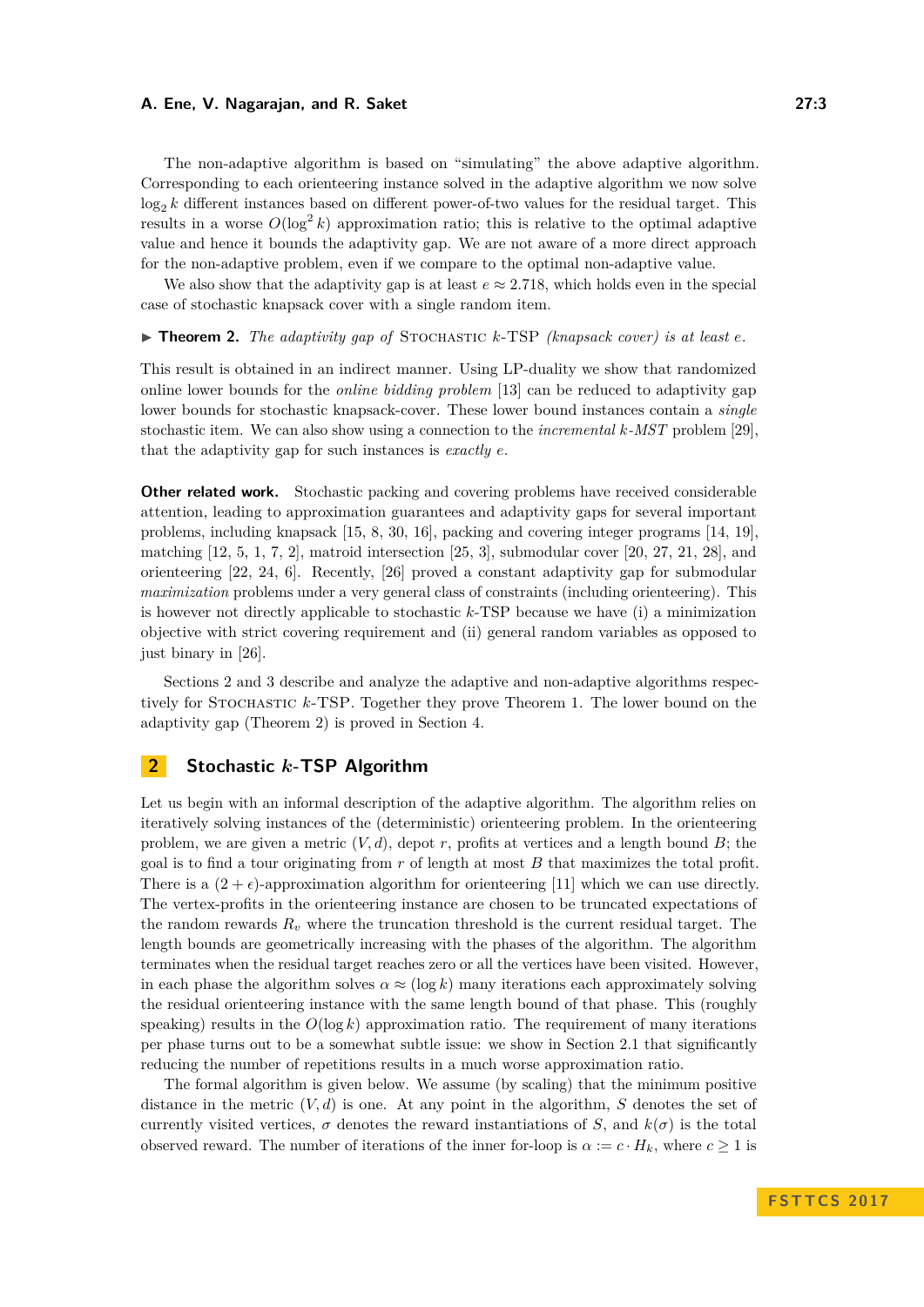**Algorithm 1** Algorithm AD-KTSP

1: initialize  $\sigma \leftarrow \emptyset$ ,  $S \leftarrow \emptyset$  and  $k(\sigma) = 0$ .

2: **for** phase  $i = 0, 1, ...$  **do** 

3: **for**  $t = 1, \ldots, \alpha$  **do** 

4: define profits at vertices as follows

$$
w_v := \begin{cases} \mathbb{E}[\min\{R_v, k - k(\sigma)\}] & \forall v \in V \setminus S \\ 0 & \forall v \in S \end{cases}
$$

- 5: using a *ρ*-approximation algorithm for the *orienteering* problem, compute a tour *π* originating from  $r$  of length at most  $2^i$  with maximum total profit.
- 6: traverse tour  $\pi$  and observe the actual rewards; augment *S* and  $\sigma$  accordingly.
- 7: if  $k(\sigma) \geq k$  or all vertices have been visited, the solution ends.

8: **end for**

9: **end for**

a constant to be fixed later and  $H_k \approx \ln k$  is the *k*<sup>th</sup> harmonic number. We will show that Ad-kTSP is an 8*α*-approximation algorithm for Stochastic *k*-TSP.

We view each iteration of the outer for loop as a *phase* and use *i* to index the phases. For any phase  $i \geq 0$ , we define the following quantities:

- $u_i$  := Pr [AD-KTSP continues beyond phase *i*]
- $u_i^*$  := Pr  $\left[$  optimal policy continues beyond distance  $2^i$

Since the minimum distance in the metric is one we have  $u_0^* = 1$ .

#### **Overview of analysis**

For analyzing the algorithm, observe that the expected cost of the obtained solution is roughly bounded by  $\alpha \sum_{i\geq 0} u_i 2^{i+1}$  as the distance in phase *i* is roughly  $\alpha \cdot 2^i$ . To bound this we show that (\*)  $u_i - u_{i^*} \leq u_{i-1}/4$  which allows us to relate the expected cost of the algorithm with the expected optimal cost yielding an  $O(\alpha)$  approximation. To show  $(*)$ , the first step (Lemma [4\)](#page-4-0) is proving the existence, in the *i*th phase with "state"  $\sigma$ , of an orienteering solution of length at most  $2^i$  with profit at least a fraction  $p_{i^*}(\sigma) := (1 - u_{i^*}|_{\sigma})$ of the current residual target. Here  $u_{i^*}|_{\sigma}$  corresponds to the probability  $u_{i^*}$  *conditioned* on the current state  $\sigma$ . Combined with a known inequality (Theorem [6\)](#page-5-0) on the truncated sum of independent random variables, this is used to lower bound the expected *gain* (fraction of the residual target covered) of the adaptive algorithm in each phase by  $\Omega(\alpha) \cdot (u_i - u_{i^*})$ ; see Claim [8.](#page-6-1) The expected gain on the other hand can easily be upper bounded by  $H_k \cdot u_{i-1}$ where  $H_k \approx \ln k$  is the *k*th harmonic number (Claim [7\)](#page-5-1). Finally, setting  $\alpha = \Theta(\log k)$  with a suitable constant finishes the proof.

Now to the formal details. The following lemma is the main component of the analysis.

<span id="page-3-0"></span>► **Lemma 3.** *For any phase*  $i \geq 1$ *, we have*  $u_i \leq \frac{u_{i-1}}{4} + u_i^*$ *.* 

Using Lemma [3,](#page-3-0) we can finish the analysis as follows. Let ALG denote the expected length of the tour constructed by the Ad-kTSP algorithm. Let OPT denote the expected length of the optimal adaptive tour. The total distance traveled by the Ad-kTSP algorithm in the first *i* phases is at most  $\alpha \sum_{j=0}^{i} 2^{j} \leq 2^{i+1} \alpha$ . Using this we obtain  $ALG \leq 2\alpha \sum_{i\geq 1} 2^{i} u_i + 4\alpha$ .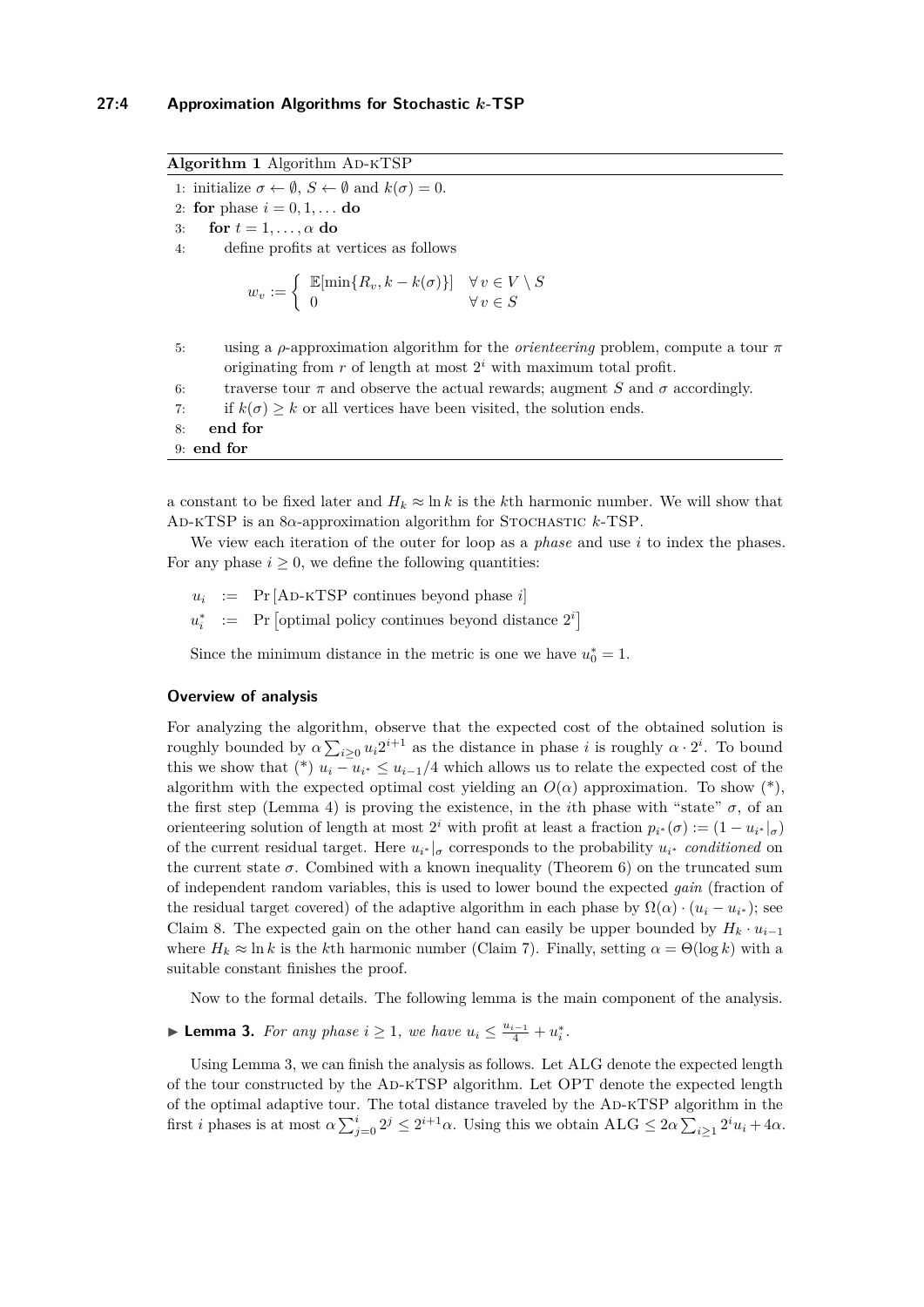Also, OPT  $\geq \frac{1}{2} \sum_{i \geq 1} 2^i u_i^* + u_0^* = \frac{1}{2} \sum_{i \geq 1} 2^i u_i^* + 1$ . Letting  $T := \sum_{i \geq 1} 2^i u_i$  and using Lemma [3,](#page-3-0) we obtain

$$
T \ \leq \ \frac{1}{4} \sum_{i \geq 1} 2^i \cdot u_{i-1} + \sum_{i \geq 1} 2^i \cdot u_i^* \ \leq \ \frac{1}{2} \sum_{i \geq 1} 2^i \cdot u_i + \sum_{i \geq 1} 2^i \cdot u_i^* + \frac{1}{2} \ \leq \ \frac{1}{2} T + 2 \cdot \text{OPT} - \frac{3}{2}.
$$

It follows that *T* ≤ 4 · OPT−3 and ALG ≤ 8*α*· OPT. Thus we obtain an 8*α*-approximation algorithm, which proves the first part of Theorem [1.](#page-1-1)

Now we turn to the proof of Lemma [3.](#page-3-0) We start by introducing some notation. Consider an arbitrary point in the execution of algorithm AD-KTSP, and let  $\langle S, \sigma, k(\sigma) \rangle$  be a triple in which *S* is the set of vertices visited so far,  $\sigma$  is the observed instantiation of *S*, and  $k(\sigma)$ is the total reward observed in *S*. We refer to such a triple  $\langle S, \sigma, k(\sigma) \rangle$  as the *state* of the algorithm.

<span id="page-4-0"></span> $\blacktriangleright$  **Lemma 4.** *Consider a state*  $\langle S, \sigma, k(\sigma) \rangle$  *of the* AD-KTSP *algorithm. Consider the* Orienteering *instance in which each vertex in S is assigned a profit of zero and each vertex v not in S is assigned a profit of*  $\mathbb{E}$  [min  $\{R_v, k - k(\sigma)\}\$ *. There is an orienteering tour from r of length at most*  $2^i$  *with profit at least*  $(k - k(\sigma)) \cdot p_i^*(\sigma)$ *, where* 

 $p_i^*(\sigma) = \Pr \left[$  optimal policy completes before distance  $2^i | \sigma$ .

**Proof.** Consider the tree  $\mathcal{T}^*$  representing the optimal policy. We *condition* on the instantiations  $\sigma$  on vertices *S* to obtain tree  $\mathcal{T}^*(S,\sigma)$ . Formally, we start with  $\mathcal{T}^*(S,\sigma) = \mathcal{T}^*$ and apply the following transformation for each vertex  $v \in S$  with instantiation  $\sigma_v$ : at each node  $\nu$  in  $\mathcal{T}^*(S, \sigma)$  corresponding to *v*, we remove all subtrees of  $\nu$  except the subtree corresponding to instantiation  $\sigma_v$ ; additionally, the probability of this edge (labeled  $\sigma_v$ ) is set to one. Note that the probabilities at nodes corresponding to vertices  $V \setminus S$  are unchanged, since rewards at different vertices are independent.

Now, *mark* those nodes in  $\mathcal{T}^*(S, \sigma)$  that correspond to completion (i.e. reward at least k is collected) within distance  $2^i$ . Note that the probability of reaching a marked node is exactly  $p_i^*(\sigma)$ . Finally, let  $\mathcal T$  denote the subtree of  $\mathcal T^*(S,\sigma)$  containing only those nodes that have a marked descendant. When tree  $\mathcal T$  is traversed, the probability of reaching a leaf-node is  $p_i^*(\sigma)$ ; with the remaining probability the traversal ends at some internal node. Clearly, every leaf-node in  $\mathcal T$  is marked and hence corresponds to an *r*-tour of length at most  $2^i$  along with instantiated rewards that sum to at least  $k$ . Define modified rewards at nodes of  $\mathcal T$  as follows:

$$
\hat{R}_v = \begin{cases} \min\{R_v, k - k(\sigma)\} & \text{if } v \notin S \\ 0 & \text{if } v \in S \end{cases}
$$

Notice that the profits in the deterministic ORIENTEERING instance are precisely  $w_v = \mathbb{E}[\hat{R}_v]$ . Observe that the sum of modified rewards at each leaf of  $\mathcal T$  is at least  $k - k(\sigma)$ . Thus the expected  $\hat{R}$ -reward obtained in  $\mathcal{T}$  is  $\hat{E} \geq (k - k(\sigma)) \cdot p_i^*(\sigma)$ . Also,

$$
\hat{E} = \sum_{\nu \in \mathcal{T}} \Pr[\text{reach } \nu] \cdot \mathbb{E}\left[\hat{R}_{\nu} \mid \text{reach } \nu\right] = \sum_{\nu \in \mathcal{T}} \Pr[\text{reach } \nu] \cdot \mathbb{E}\left[\hat{R}_{\nu}\right] = \sum_{\nu \in \mathcal{T}} \Pr[\text{end at } \nu] \cdot \left(\sum_{\mu \preceq \nu} w_{\mu}\right).
$$

Above, for a node  $\nu \in \mathcal{T}$ , we use  $\hat{R}_{\nu}$  and  $w_{\nu}$  to denote the respective variables for the vertex  $(in V)$  corresponding to  $\nu$ . Also, the notation  $\mu \leq \nu$  refers to node  $\mu$  being an ancestor of node *ν* in *T*. The first equality is by definition of  $\hat{E}$ , the second uses the fact that  $\{\hat{R}_v : v \in V\}$ are independent, and the last is an interchange of summation. By averaging, there is some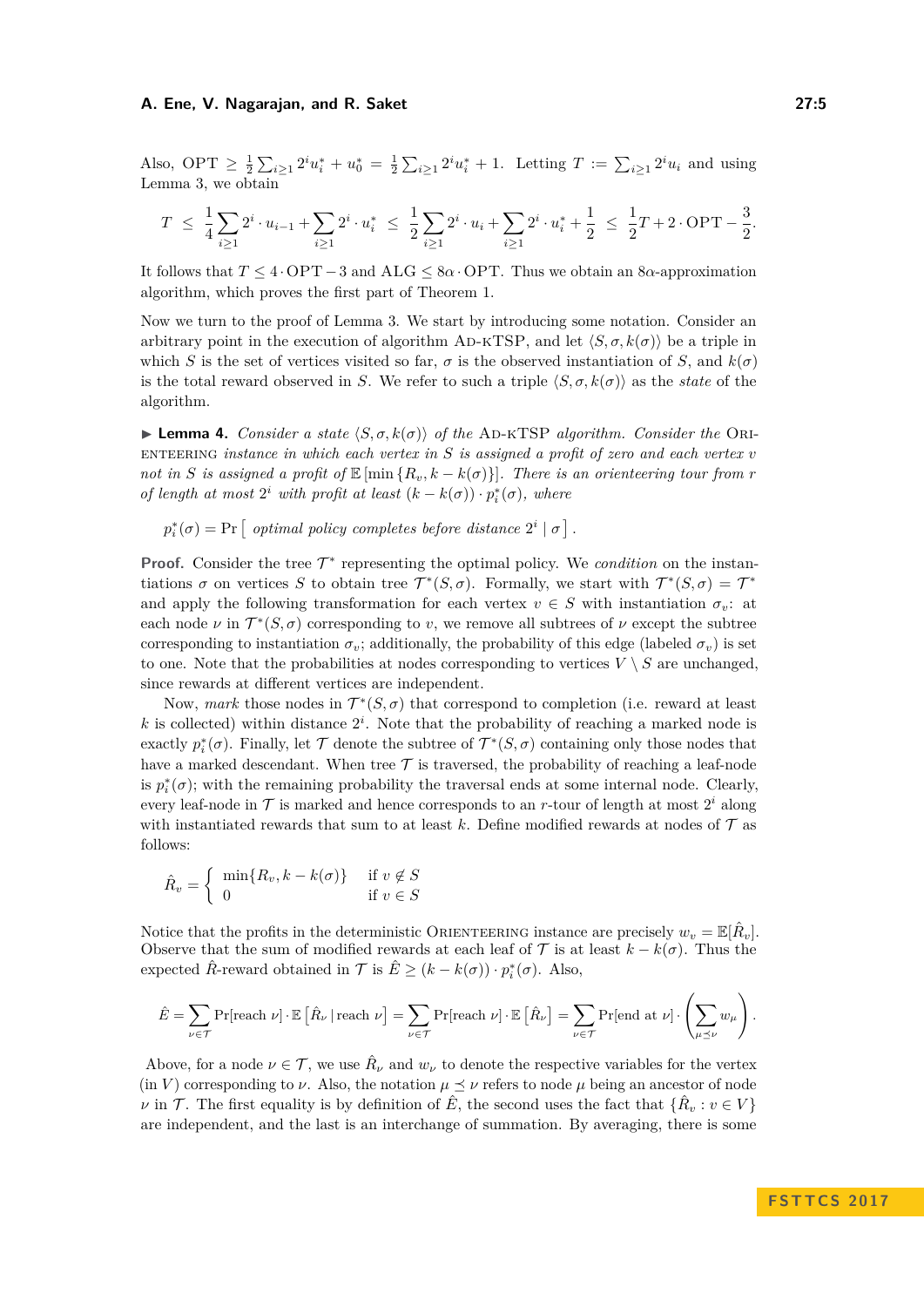## **27:6 Approximation Algorithms for Stochastic** *k***-TSP**

node  $\nu' \in \mathcal{T}$  with  $\sum_{\mu \prec \nu'} w_{\mu} \geq \hat{E} \geq (k - k(\sigma)) \cdot p_i^*(\sigma)$ . We can assume that  $\nu'$  is a leaf node (otherwise we can reset  $\nu'$  to be any leaf node of  $\mathcal T$  below  $\nu'$ ). So the *r*-tour corresponding to this node  $\nu'$  has length at most  $2^i$  and is feasible for the deterministic ORIENTEERING instance. Moreover, it has profit at least  $(k - k(σ)) \cdot p_i^*(σ)$  as claimed.  $\triangleleft$ 

<span id="page-5-2"></span>**I Lemma 5.** *Consider a state*  $\langle S, \sigma, k(\sigma) \rangle$  *of the* AD-KTSP *algorithm with*  $k(\sigma) < k$ *. Consider the* ORIENTEERING *instance with profits*  $\{w_v : v \in V\}$  *where*  $w_v = 0$  *for*  $v \in S$ *and*  $w_v = \mathbb{E} [\min \{R_v, k - k(\sigma)\}]$  *for*  $v \notin S$ *. Let*  $\pi$  *be any p*-approximate orienteering tour *consisting of vertices*  $V(\pi)$ *. Then,* 

$$
\mathbb{E}\left[\min\left\{\sum_{v\in V(\pi)\setminus S} R_v, k-k(\sigma)\right\}\right] \geq \frac{1}{\rho} \cdot \left(1-\frac{1}{e}\right) \cdot (k-k(\sigma)) \cdot p_i^*(\sigma).
$$

**Proof.** For each  $v \in V(\pi) \setminus S$  define  $X_v := \min\left\{\frac{R_v}{k - k(\sigma)}, 1\right\}$ . Note that  $X_v$ s are independent [0, 1] random variables, and  $\mathbb{E}[X_v] = \frac{w_v}{k - k(\sigma)}$ . Let  $X := \sum_{v \in V(\pi) \setminus S} X_v$  and  $Y = \min(X, 1)$ . So the profit obtained by solution  $\pi$  to the deterministic orienteering instance is  $(k - k(\sigma)) \cdot \mathbb{E}[X]$ . Using Lemma [4](#page-4-0) and the fact that  $\pi$  is a  $\rho$ -approximate solution, we obtain  $\mathbb{E}[X] \geq \frac{1}{\rho} \cdot p_i^*$ . We can now complete the proof of the lemma by applying Theorem [6](#page-5-0) below.

<span id="page-5-0"></span> $\blacktriangleright$  **Theorem 6** ([\[4\]](#page-12-13)). *Given a set*  $\{X_v\}$  *of independent* [0, 1] *random variables with*  $X = \sum X_v$ *and*  $Y = \min(X, 1)$ *, we have*  $\mathbb{E}[Y] \ge (1 - 1/e) \cdot \min\{\mathbb{E}[X], 1\}$ *.* 

Now we are ready to prove Lemma [3.](#page-3-0)

**Proof of Lemma [3.](#page-3-0)** Consider any phase  $i > 1$  and let  $\langle S, \sigma, k(\sigma) \rangle$  be the state of the AD-KTSP algorithm at the start of some iteration of the inner loop. Let  $\pi$  be the orienteering tour that the algorithm visits next. Define

$$
\text{gain}(\langle S, \sigma \rangle) := \frac{\mathbb{E}\left[\min\left\{\sum_{v \in V(\pi) \setminus S} R_v, k - k(\sigma)\right\}\right]}{k - k(\sigma)} \quad \text{if } k(\sigma) < k,
$$

and gain( $\langle S, \sigma \rangle$ ) := 0 if  $k(\sigma) > k$ . The quantity gain( $\langle S, \sigma \rangle$ ) measures the expected fraction of the residual target that we cover after visiting  $\pi$ .

Let  $I(\sigma) = [k(\sigma) \geq k]$  be an indicator variable that is equal to one if  $k(\sigma) \geq k$  and it is equal to zero otherwise. We have:

<span id="page-5-3"></span>
$$
\text{gain}(\langle S, \sigma \rangle) \quad \geq \quad \frac{1}{\rho} \cdot \left(1 - \frac{1}{e}\right) \cdot \left(p_i^*(\sigma) - I(\sigma)\right). \tag{1}
$$

To see this, note that if  $I(\sigma)$  is one, the gain is zero and the inequality above holds since  $p_i^*(\sigma) \leq 1$ ; and if  $I(\sigma)$  is zero, this inequality follows from Lemma [5.](#page-5-2)

Recall that there are  $\alpha$  iterations of the inner loop in phase *i*, and we use  $t \in [\alpha]$  to index the iterations. For each iteration  $t$  (of phase  $i$ ), let  $S_t$  be the random variable denoting the vertices visited until iteration *t*, and let  $\sigma_t$  denote the reward instantiations of  $S_t$ . Define:

$$
G_t \quad := \quad \mathop{\mathbb{E}}_{\langle S_t, \sigma_t \rangle} [\text{gain}(\langle S_t, \sigma_t \rangle)]
$$

Let  $\Delta = \sum_{t=1}^{\alpha} G_t$  denote the total gain in phase *i*. The proof relies on upper and lower bounding  $\Delta$ , which is done in the next two claims.

<span id="page-5-1"></span>► **Claim 7.** *We have*  $\Delta \leq H_k \cdot u_{i-1}$ *.*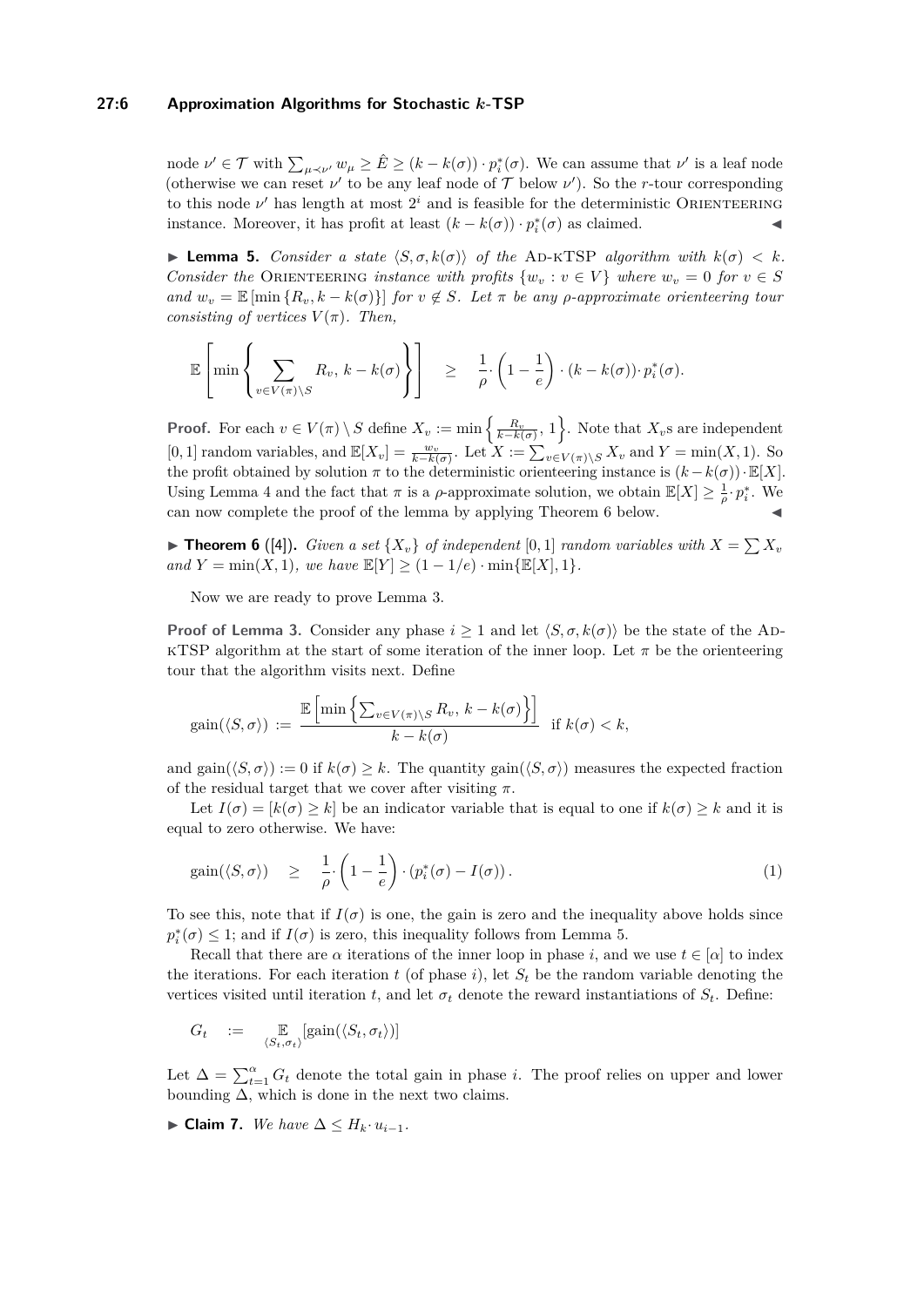**Proof.** Let  $\Delta(q)$  denote the value of  $\Delta$  conditioned on the instantiations q of all random variables. If AD-KTSP (conditioned on  $q$ ) finishes before phase  $i$  then gain in each iteration is zero and  $\Delta(q) = 0$ .

In the following, we assume that  $AD-KTSP$  (conditioned on  $q$ ) reaches phase  $i$ . Let  $L \leq k$  denote the residual target at the start of phase *i*, and  $J_1, \ldots, J_\alpha \in \mathbb{Z}_+$  the incremental rewards obtained in each of the *α* iteration of phase *i*; recall that all rewards are integral. Then,

$$
\Delta(q) \leq \sum_{t=1}^{\alpha} \frac{J_t}{L - J_1 - \dots - J_{t-1}} \leq \sum_{t=1}^{L} \frac{1}{t} = H_L \leq H_k
$$

The claim now follows since the algorithm reaches phase *i* only with probability  $u_{i-1}$ .

<span id="page-6-1"></span>► **Claim 8.** *We have*  $\Delta \geq \frac{\alpha}{\rho} \cdot \left(1 - \frac{1}{e}\right) \cdot (u_i - u_i^*)$ *.* 

**Proof.** For any  $t \in [\alpha]$ , by Inequality [\(1\)](#page-5-3), we have

$$
G_t = \mathbb{E}_{\langle S_t, \sigma_t \rangle}[\text{gain}(\langle S_t, \sigma_t \rangle)] \geq \frac{1}{\rho} \cdot \left(1 - \frac{1}{e}\right) \cdot \mathbb{E}_{\sigma_t}[\mathbf{p}_i^*(\sigma_t) - I(\sigma_t)]
$$

Let  $p(t)$  be the probability that AD-KTSP finishes by iteration  $t$  of phase  $i$ . Since the probabilities  $p(t)$  are non-decreasing in *t*, we have  $p(t) \leq p(\alpha) = \Pr[\text{AD-KISP} \text{ finishes by phase } i]$  $1 - u_i$ . For a fixed iteration *t*, the possible outcomes of  $\langle S_t, \sigma_t \rangle$  correspond to a partition of the overall sample space. So we have  $\mathbb{E}_{\sigma_t}[I(\sigma_t)] = p(t) \leq 1 - u_i$  and  $\mathbb{E}_{\sigma_t}[p_i^*(\sigma_t)] =$ Pr[optimal policy completes within distance  $2^{i}$ ] = 1 –  $u_i^*$ . This completes the proof since  $\Delta = \sum_{t=1}^{\alpha} G_t.$  $\frac{\alpha}{t=1} G_t$ .

It follows from the two claims that

$$
\frac{\alpha}{\rho} \cdot (1 - 1/e) \cdot (u_i - u_i^*) \leq \Delta \leq H_k \cdot u_{i-1}.
$$

Setting  $\alpha = 4\rho \frac{e}{e-1} \cdot H_k$  implies the lemma.

We conclude this section by showing that our analysis of AD-KTSP is essentially tight. and that it is necessary for  $\alpha$  to be  $\Omega(\log k)$ .

## <span id="page-6-0"></span>**2.1 Tightness of analysis of Ad-kTSP**

Example 1. The analysis of Ad-kTSP is tight up to constant factors, even in the deterministic setting. Consider an instance of deterministic knapsack cover with  $k = 2^{\ell}$  (for large integer  $\ell$ ) and  $\ell(\ell + 1)$  items as follows. For each  $i \in \{0, 1, \ldots, \ell\}$  there is one item of cost  $2^i$  and reward  $2^i$ , and  $\ell - 1$  items of cost  $2^i$  and reward 1. Clearly the optimal cost is 2<sup> $\ell$ </sup>. However the algorithm will select in each iteration  $i = 0, 1, \ldots, \ell - 3$ , all  $\ell$  items of cost 2<sup>*i*</sup>: note that the reward from these items is at most  $\ell^2 + \sum_{i=0}^{\ell-3} 2^i \leq \ell^2 + 2^{\ell-2} < 2^{\ell}$ . So the algorithm's cost is at least  $\ell \cdot 2^{\ell-3}$ .

EXAMPLE 2. A natural variant of AD-KTSP is to perform the inner iterations (for each phase  $i = 0, 1, \ldots$ ) a constant number of times instead of  $\Theta(\log k)$ . Next, we show an example where such variants perform poorly even with access to a hypothetical subroutine solving the deterministic orienteering problem exactly. It is worth noting that in the deterministic case, such an approach (using an exact orienteering algorithm *once* for each phase *i*) suffices to obtain an *O*(1)-approximation for *k*-TSP. However, if we used an *O*(1)-approximation for orienteering, then such an approach performs poorly even for the deterministic *k*-TSP.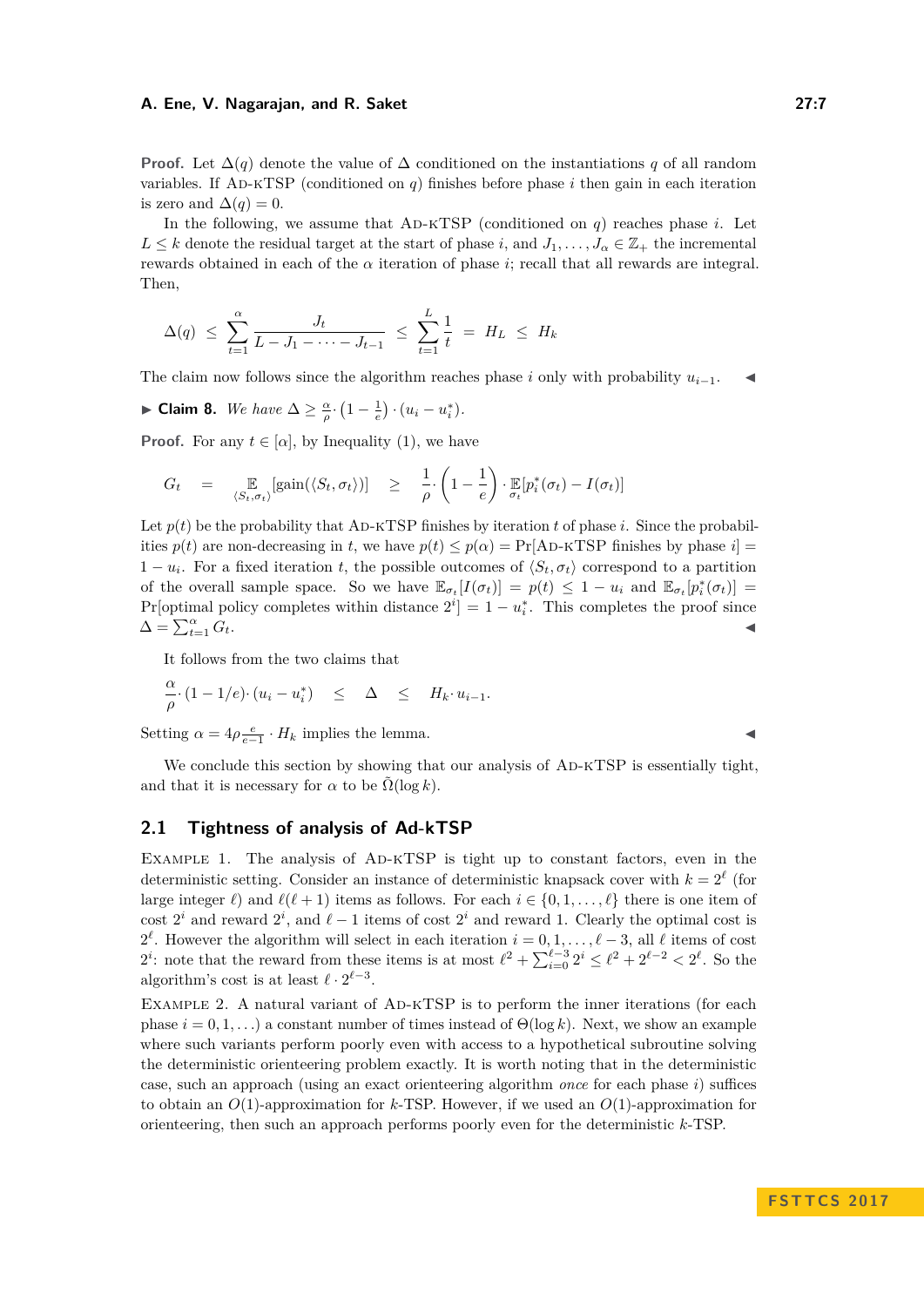## **27:8 Approximation Algorithms for Stochastic** *k***-TSP**

Consider the variant of AD-KTSP that performs  $1 \leq h = o\left(\frac{\log k}{\log \log k}\right)$  iterations in each phase *i*. Choose  $t \in \mathbb{Z}_+$  and set  $\delta = 1/(ht)$  and  $k = (ht)^{2ht} \in \mathbb{Z}_+$ . Note that  $ht = \Theta(\log k / \log \log k)$ . Define a star metric centered at the depot *r*, with  $ht + 1$  leaves  ${u_{ij} : 0 \le i \le t - 1, 0 \le j \le h - 1}$   $\bigcup \{w\}.$  The distances are  $d(r, u_{ij}) = 2^i$  for all  $i \in [t]$ and  $j \in [h]$ ; and  $d(r, w) = 1$ . Each  $u_{ij}$  contains three co-located items: one of deterministic reward  $(1 − δ)δ<sup>hi+*j*</sup>·*k*$ , and two having reward  $δ<sup>hi+*j*</sup>·*k*$  with probability  $δ$  (and zero otherwise). Finally *w* contains a deterministic item of reward *k*. By the choice of parameters, all rewards are integer valued. The optimal cost is 2, just visiting vertex *w*.

Now consider the execution of the modified Ad-kTSP algorithm. The probability that all the random items in the  $u_{ij}$ -vertices have zero reward is  $(1 - \delta)^{2ht} \ge \Omega(1)$ . Conditioned on this event, it can be seen inductively that in the  $j<sup>th</sup>$  iteration of phase *i* (for all *i* and *j*), the total observed reward until this point is  $k(1 - \delta) \sum_{\ell=0}^{hi+j-1} \delta^{\ell} = k(1 - \delta^{hi+j}).$ 

the algorithm's tour (and optimal solution to the orienteering instance) involves visiting just vertex  $u_{ij}$  and choosing the three items in  $u_{ij}$ , for a total profit of  $(1 + \delta) \cdot \delta^{hi+j} \cdot k$ .

Thus the expected cost of this algorithm is  $\Omega(h \cdot 2^t)$ , implying an approximation ratio  $\exp\left(\frac{\log k}{h\cdot\log\log k}\right)$ .

## <span id="page-7-0"></span>**3 Non-Adaptive Algorithm**

For our non-adaptive algorithm we show that the previous adaptive policy can be simulated in a non-adaptive manner, resulting in an  $O(\log^2 k)$ -approximate non-adaptive algorithm. This also upper bounds the adaptivity gap by the same quantity, proving the second part of Theorem [1.](#page-1-1) The difference from the adaptive setting is that the non-adaptive algorithm does not know the reward accrued so far and thus tries many possible residual targets for the orienteering problem. Specifically, at each of the  $\alpha$  iterations in a phase, we append  $\ell \approx \log_2 k$  different solutions to the orienteering problem defined with residual targets  $k/2^j$ ,  $j = 0, 1, \ldots$ ,  $\lfloor \log_2 k \rfloor$ . The analysis is almost identical to that of the adaptive algorithm. As before, we set  $\alpha = O(H_k)$ , yielding a  $O(\ell \alpha) = O(\log^2 k)$  approximation.

The formal algorithm NONAD-KTSP is given below. The non-adaptive tour  $\tau$  is constructed iteratively; *S* denotes the set of vertices visited in the current tour.

The difference from AD-KTSP is in the inner for loop (indexed by  $j$ ); this handles the fact that (unlike Ad-kTSP) the non-adaptive algorithm does not know the reward accrued so far. We set  $\alpha := c' \cdot H_k$ , where  $c'$  is a constant to be fixed later. Let  $\ell := 1 + \lfloor \log_2 k \rfloor$  the number of iterations of the innermost loop.

The analysis for NONAD-KTSP is almost identical to AD-KTSP. We will show that this is an  $(8\alpha\ell)$ -approximation algorithm for STOCHASTIC *k*-TSP. As before, each iteration of the outer for loop is called a *phase*, which is indexed by *i*. For any phase  $i > 0$ , define

 $u_i$  := Pr [NONAD-KTSP continues beyond phase *i*]

<span id="page-7-1"></span> $u_i^*$  := Pr [optimal adaptive policy continues beyond distance  $2^i$ ]

Just as in Lemma [3](#page-3-0) we will show:

$$
u_i \le \frac{u_{i-1}}{4} + u_i^*, \qquad \forall i \ge 1. \tag{2}
$$

Since the total distance traveled by NONAD-KTSP in the first *i* phases is at most  $\ell \alpha \sum_{h=0}^{i} 2^h \le$  $\ell \alpha$  2<sup>*i*+1</sup>, it follows (as for AD-KTSP) that the expected length ALG of NONAD-KTSP is at most  $8\ell\alpha$  · OPT.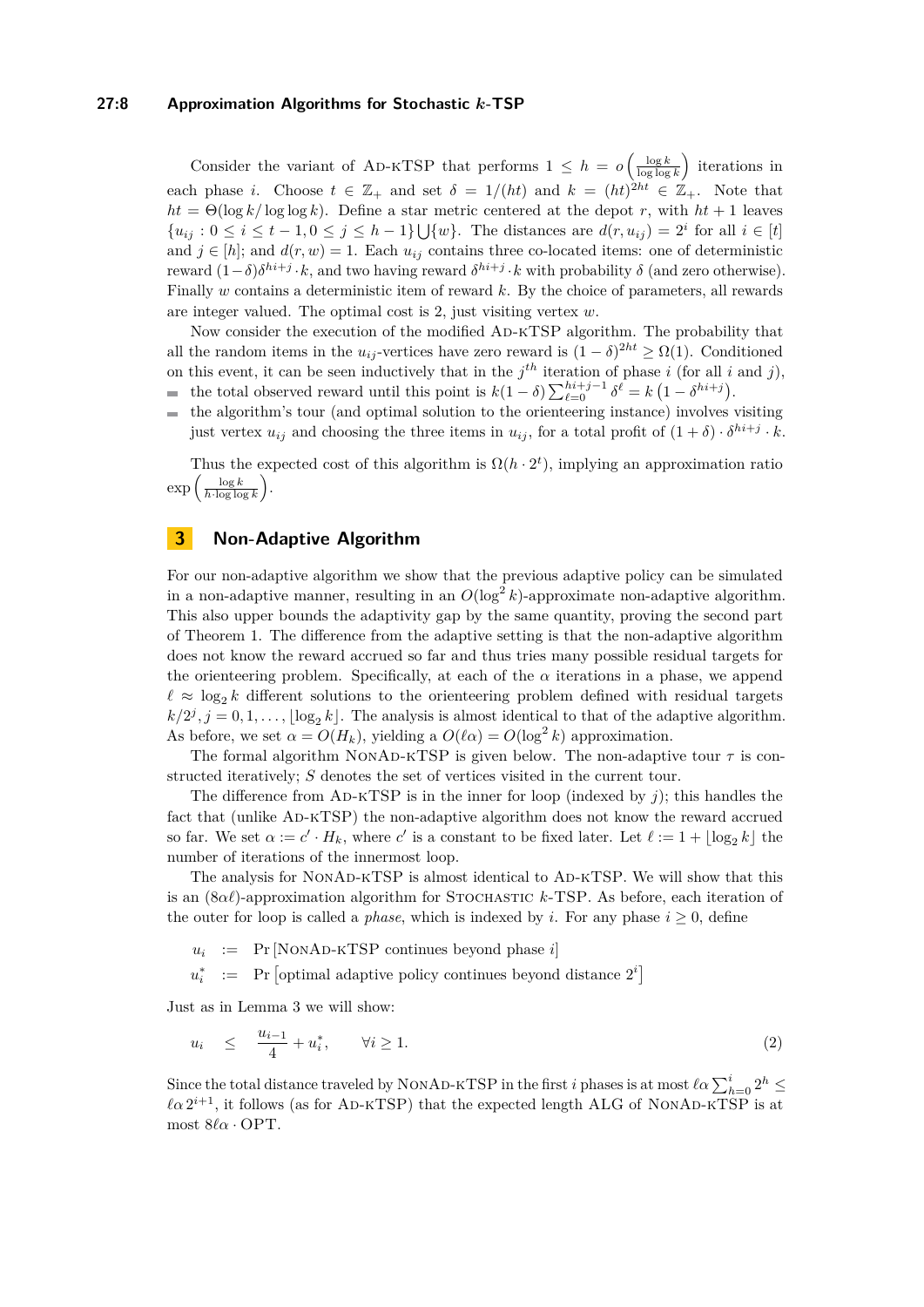**Algorithm 2** Algorithm NonAd-kTSP

1: initialize  $\tau, S \leftarrow \emptyset$ . 2: **for** phase  $i = 0, 1, \ldots$  **do** 3: **for**  $t = 1, \ldots, \alpha$  **do** 4: **for**  $j = 0, 1, ..., |\log_2 k|$  **do** 5: define profits as follows  $w_v := \begin{cases} \mathbb{E}[\min\{R_v, k/2^j\}] & \text{for } v \in V \setminus S \\ 0 & \text{for } v \in S \end{cases}$ 0 for  $v \in S$ 6: using a *ρ*-approximation algorithm for the *orienteering* problem, compute a tour  $\pi$  originating from  $r$  of length at most  $2^i$  with maximum total profit. 7: append tour  $\pi$  to  $\tau$ , i.e.  $\tau \leftarrow \tau \circ \pi$ . 8: **end for** 9: **end for** 10: **end for**

We now prove [\(2\)](#page-7-1). Consider a fixed phase  $i \geq 1$  and one of the  $\alpha$  iterations of the second for-loop (indexed by  $t$ ). Let  $S$  denote the set of vertices visited before the start of this iteration  $\langle i, t \rangle$ . Let  $\sigma$  denote the reward instantiations at *S*, and  $k(\sigma)$  the total reward in  $\sigma$ . Note that  $\sigma$  is only used in the analysis and not in the algorithm. Let  $V(i, t) \subseteq V \setminus S$  be the new vertices visited in iteration  $\langle i, t \rangle$ ; these come from  $\ell$  different subtours corresponding to the inner for-loop. We will show (analogous to Lemma [5\)](#page-5-2) that:

<span id="page-8-0"></span>
$$
\mathbb{E}\left[\min\left\{\sum_{v\in V(i,t)} R_v, \, k - k(\sigma)\right\}\right] \geq \frac{1}{2\rho} \cdot \left(1 - \frac{1}{e}\right) \cdot (k - k(\sigma)) \cdot p_i^*(\sigma). \tag{3}
$$

Above,  $p_i^*(\sigma) = \Pr$  optimal adaptive policy completes before distance  $2^i | \sigma$ . Exactly as in the proof of Lemma [3,](#page-3-0) this would imply [\(2\)](#page-7-1) when we set  $\alpha = 8\rho \frac{e}{e-1} \cdot H_k$ .

It remains to prove [\(3\)](#page-8-0). Let  $g \in \{0, 1, \ldots, \ell\}$  denote the index such that  $\frac{k}{2^g} \leq k - k(\sigma)$  $\frac{k}{2^{g-1}}$  and let *c* := *k/*2<sup>*g*</sup>. An identical proof to Lemma [4](#page-4-0) implies:

<span id="page-8-1"></span>**Example 9.** Consider the ORIENTEERING *instance with profits*  $s_v := \mathbb{E}[\min\{R_v, c\}]$  for  $v \in V \setminus S$  and  $s_v := 0$  otherwise. There is an orienteering tour of length at most  $2^i$  with *profit at least*  $c \cdot p_i^*(\sigma)$ *.* 

Let  $T \subseteq V \setminus S$  denote the vertices added in iteration  $\langle i, t \rangle$  corresponding to inner loop iterations  $j \in \{0, 1, \ldots, g-1\}$ . Note that in the inner loop iteration  $j = g$ , we have profits  $w_v = \mathbb{E}[\min\{R_v, c\}]$  for  $v \in V \setminus (S \cup T)$  and  $w_v = 0$  otherwise. Lemma [9](#page-8-1) now implies that the optimal profit of the orienteering instance in iteration  $j = g$  is at least  $c \cdot p_i^*(\sigma) - \sum_{u \in T} \mathbb{E}[\min\{R_u, c\}]$ . Let *T*<sup> $\prime$ </sup> denote the vertices added in the inner-loop iteration  $j = g$ . Since we obtain a  $\rho$ -approximate solution, it follows that the additional profit obtained  $\sum_{v \in T'} w_v \geq \frac{1}{\rho} \left( c \cdot p_i^*(\sigma) - \sum_{u \in T} \mathbb{E}[\min \{R_u, c\}] \right)$ . So,

$$
\sum_{v \in V(i,t)} \mathbb{E}[\min\{R_v, c\}] \geq \sum_{v \in T \cup T'} \mathbb{E}[\min\{R_v, c\}] \geq \frac{c}{\rho} \cdot p_i^*(\sigma).
$$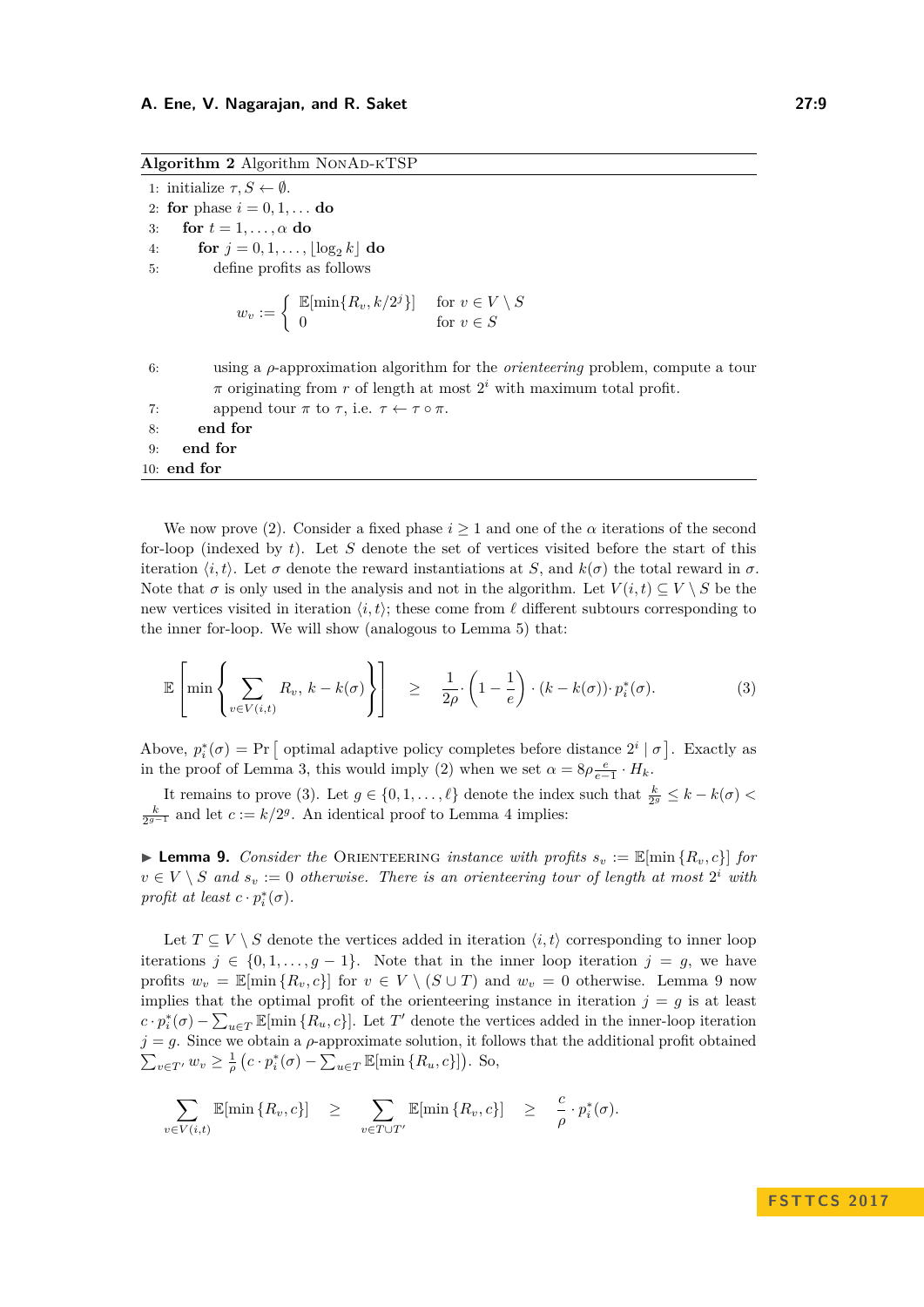#### **27:10 Approximation Algorithms for Stochastic** *k***-TSP**

Exactly as in Lemma [5](#page-5-2) we now obtain:

$$
\mathbb{E}\left[\min\left\{\sum_{v\in V(\pi)\setminus S} R_v, c\right\}\right] \geq \frac{1}{\rho} \cdot \left(1-\frac{1}{e}\right) \cdot c \cdot p_i^*(\sigma).
$$

And using  $c \leq k - k(\sigma) < 2c$ , we obtain [\(3\)](#page-8-0).

In the following few paragraphs we give example showing that our analysis of NONAD-KTSP is tight, and that it is necessary for *h* to be  $\Omega(\log k)$ .

## **3.1 Tightness of analysis of NonAd-kTSP**

EXAMPLE 3. The analysis of NONAD-KTSP is tight up to constant factors, even in the deterministic setting. This example is similar to that for Ad-kTSP. Consider an instance of deterministic knapsack cover with  $k = 2^{\ell}$  and  $\ell^2(\ell+1)$  items as follows. For each  $i \in \{0, 1, \ldots, \ell\}$  there is one item of cost  $2^i$  and reward  $2^i$ , and  $\ell^2 - 1$  items of cost  $2^i$  and reward 1. Clearly the optimal cost is  $2^{\ell}$ . However algorithm NONAD-KTSP will select in each iteration  $i = 0, 1, \ldots, \ell - 3$ , all  $\ell^2$  items of cost  $2^i$ : note that the reward from these items is at most  $\ell^3 + \sum_{i=0}^{\ell-3} 2^i \leq \ell^3 + 2^{\ell-2} < 2^{\ell}$ . So the algorithm's cost is at least  $\ell^2 \cdot 2^{\ell-3}$ , implying an approximation ratio of  $\Omega(\log^2 k)$ .

EXAMPLE 4. One might also consider the variant of NONAD-KTSP where the second for-loop (indexed by *t*) is performed  $1 \leq h \ll \log k$  times instead of  $\Theta(\log k)$ . The following example shows that such variants have a large approximation ratio. Consider an instance of stochastic knapsack cover with  $k = 2^{\ell}$ . There are an infinite number of items, each of cost one and reward *k* with probability  $\frac{2}{3\ell}$  (the reward is otherwise zero). For each  $i \in \{0, 1, \ldots, \ell/h\}$  and  $j \in \{1, \ldots, \ell\}$  there are *h* items of cost  $2^i$  and reward  $k/2^j$  with probability  $\frac{2}{3\ell}$  (the reward is otherwise zero). The optimal (adaptive and non-adaptive) policy considers only the cost one items with  $\{0, k\}$  reward, and has optimal cost  $O(\ell)$ .

Algorithm NONAD-KTSP chooses in each iteration  $i \in \{0, 1, \ldots, \ell/h\}$  (of the first forloop), iteration  $t \in \{1, \dots, h\}$  (of the second for-loop) and iteration  $j \in \{0, 1, \dots, \ell\}$  (of the third for-loop) one of the items of cost  $2^i$  with  $\{0, k/2^j\}$  reward. (This is an optimal choice for the orienteering instance as rewards are capped at  $k/2<sup>j</sup>$  and the length bound is  $2<sup>i</sup>$ .) These items have total cost  $\Theta(\ell \cdot 2^{\ell/h})$ . For each  $j \in \{0, 1, \ldots, \ell\}$  there are  $\frac{\ell}{h} \cdot h = \ell$  items having reward  $k/2^j$  with probability  $\frac{2}{3\ell}$ . It can be seen that the total reward from these items is less than  $k$  with constant probability. So the expected cost of NONAD-KTSP is  $\Omega(\ell \cdot 2^{\ell/h})$ , implying an approximation ratio  $\Omega(2^{\ell/h})$ .

## <span id="page-9-0"></span>**4 Lower Bound on Adaptivity Gap**

We show that the adaptivity gap of STOCHASTIC  $k$ -TSP is at least  $e \approx 2.718$  (Theorem [2\)](#page-2-1). This holds even in the special case of the *stochastic covering knapsack* problem with a single random item. For such instances, we can even prove that the adaptivity gap is exactly *e*.

Here is an overview of the proof. We start by embedding an online bidding problem into a stochastic knapsack-cover instance such that non-adaptive (adaptive) policies for the latter correspond to online (offline) bidding strategies for the former. A result of Chrobak et al. [\[13\]](#page-12-4) shows that no online bidding strategy is better than *e*-competitive. To complete the analysis, LP duality is used to show that the worst possible adaptivity gap for the stochastic knapsack-cover instance equals the best possible competitiveness of any online bidding strategy.

The gap example is based on the following problem studied in [\[13\]](#page-12-4).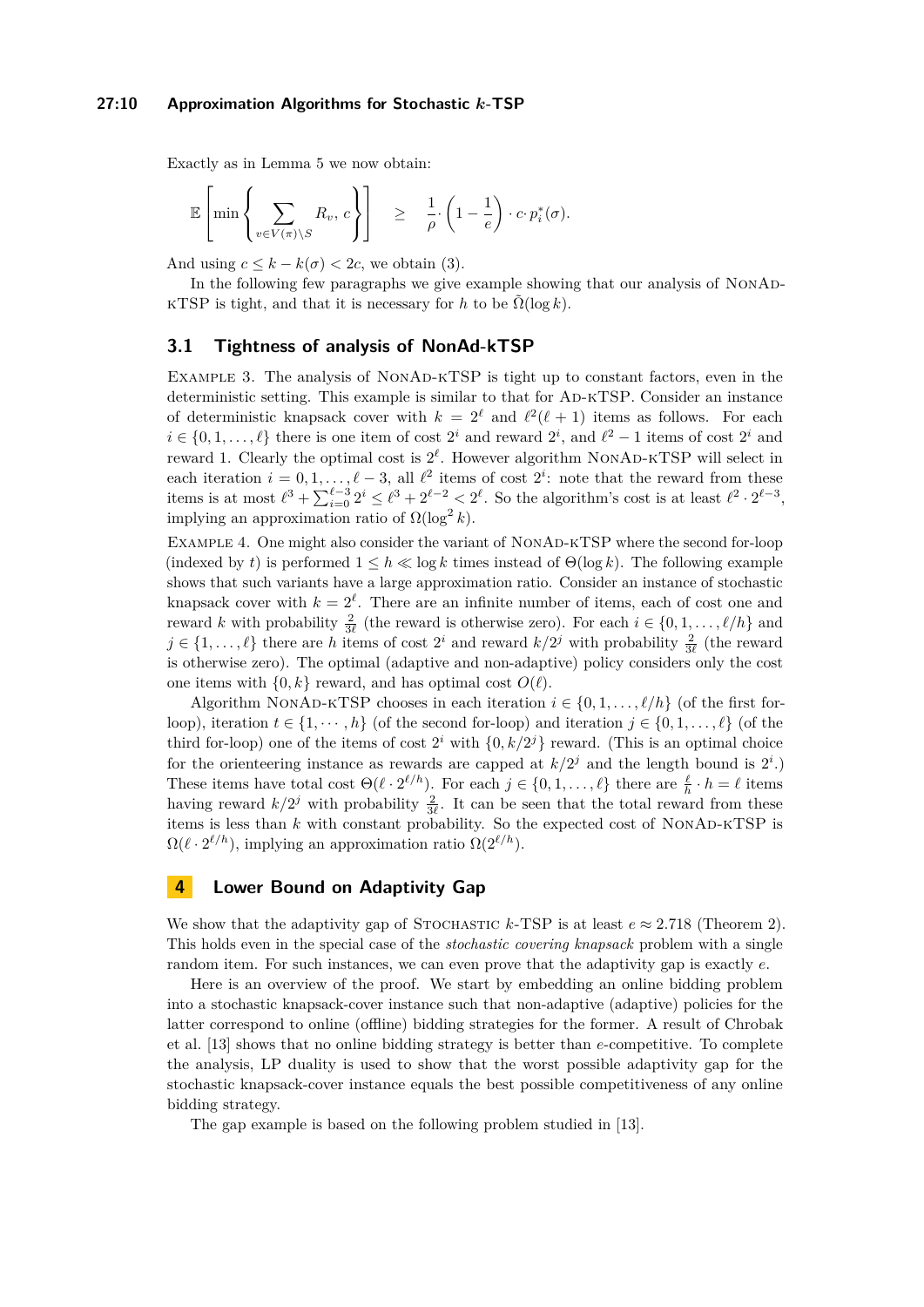**► Definition 10** (Online Bidding Problem). Given input  $n \in \mathbb{Z}_+$ , an algorithm outputs a randomized sequence  $b_1, b_2, \ldots, b_\ell$  of bids from the set  $[n] := \{1, 2, \ldots, n\}$ . The algorithm's cost under (an unknown) threshold  $T \in [n]$  equals the (expected) sum of its bid values until it bids a value at least *T*. The algorithm is *β*-competitive if its cost under threshold *T* is at most  $\beta \cdot T$ , for all  $T \in [n]$ .

<span id="page-10-0"></span> $\triangleright$  **Theorem 11** ([\[13\]](#page-12-4)). *There is no randomized algorithm for online bidding that is less than e-competitive.*

Without loss of generality, any bid sequence must be increasing; let  $\Gamma$  denote the set of increasing sequences on [*n*]. For any  $I \in \Gamma$  and  $T \in [n]$ , let  $C(I,T)$  denote the cost of sequence *I* under threshold *T*. In terms of this notation, Theorem [11](#page-10-0) is equivalent to:

<span id="page-10-1"></span>
$$
\min_{\pi \,:\, \text{distribution}(\Gamma)} \quad \max_{T \in [n]} \quad \frac{\mathbb{E}_{I \leftarrow \pi}[C(I,T)]}{T} \quad \geq \quad e. \tag{4}
$$

We now define the stochastic covering knapsack instance. The target  $k := 2^{n+1}$ . There is one random item *r* of zero cost having reward  $k - 2^i$  with probability  $p_i$  (for all  $i \in [n]$ ). There are *n* deterministic items  $\{u_i\}_{i=1}^n$  where  $u_i$  has cost *i* and reward  $2^i$ . We will show that there exist probabilities  $p_i$ s so that the adaptivity gap is  $e$ .

It is clear that an optimal policy (adaptive or non-adaptive) will first choose item *r*, since it has zero cost. Moreover, an optimal adaptive policy will next choose item  $u_i$  exactly when *r* is observed to have reward  $k - 2^i$ . Hence the optimal adaptive cost is  $\sum_{i=1}^n i \cdot p_i$ .

Any non-adaptive policy is given by a sequence  $\tau$  of the deterministic items; recall that item *r* is always chosen first. Moreover, due to the exponentially increasing rewards, we can assume that  $\tau$  is an increasing sub-sequence of  $\{u_i: 1 \leq i \leq n\}$ . So there is a one-to-one correspondence between non-adaptive policies and  $\Gamma$  (in the online bidding instance). Note that the cost of non-adaptive solution  $I \in \Gamma$  is exactly  $\sum_{T=1}^{n} p_T \cdot C(I, T)$ ; if the random item *r* has size  $k - 2^T$  then the policy will keep choosing items in *I* until it reaches an index at least *T*. Thus, the maximum adaptivity gap achieved by such an instance is:

<span id="page-10-2"></span>
$$
\max_{p:\text{distribution}([n])} \quad \min_{I \in \Gamma} \quad \frac{\mathbb{E}_{T \leftarrow p}[C(I,T)]}{\mathbb{E}_{T \leftarrow p}[T]}.\tag{5}
$$

The next lemma relates the quantities in [\(4\)](#page-10-1) and [\(5\)](#page-10-2). Below, for any set  $S$ ,  $\mathcal{D}(S)$  denotes the collection of probability distributions on *S*.

**I Lemma 12.** For any non-negative matrix  $C(\Gamma, [n])$ , we have:

$$
\max_{p \in \mathcal{D}([n])} \min_{I \in \Gamma} \frac{\mathbb{E}_{T \leftarrow p}[C(I,T)]}{\mathbb{E}_{T \leftarrow p}[T]} = \min_{\pi \in \mathcal{D}(\Gamma)} \max_{T \in [n]} \frac{\mathbb{E}_{I \leftarrow \pi}[C(I,T)]}{T}.
$$

**Proof.** The second expression equals the LP:

$$
\begin{array}{ll}\n\min & \beta \\
\text{s.t.} & T \cdot \beta - \sum_{I \in \Gamma} C(I, T) \cdot \pi(I) \ge 0, \quad \forall T \in [n], \\
& \sum_{I \in \Gamma} \pi(I) \ge 1, \\
& \beta, \pi \ge 0.\n\end{array}
$$

Taking the dual, we obtain:

max 
$$
\alpha
$$
  
\ns.t.  $\alpha - \sum_{T \in [n]} C(I, T) \cdot \sigma(T) \le 0, \quad \forall I \in \Gamma$ ,  
\n $\sum_{T \in [n]} T \cdot \sigma(I) \le 1,$   
\n $\alpha, \sigma \ge 0.$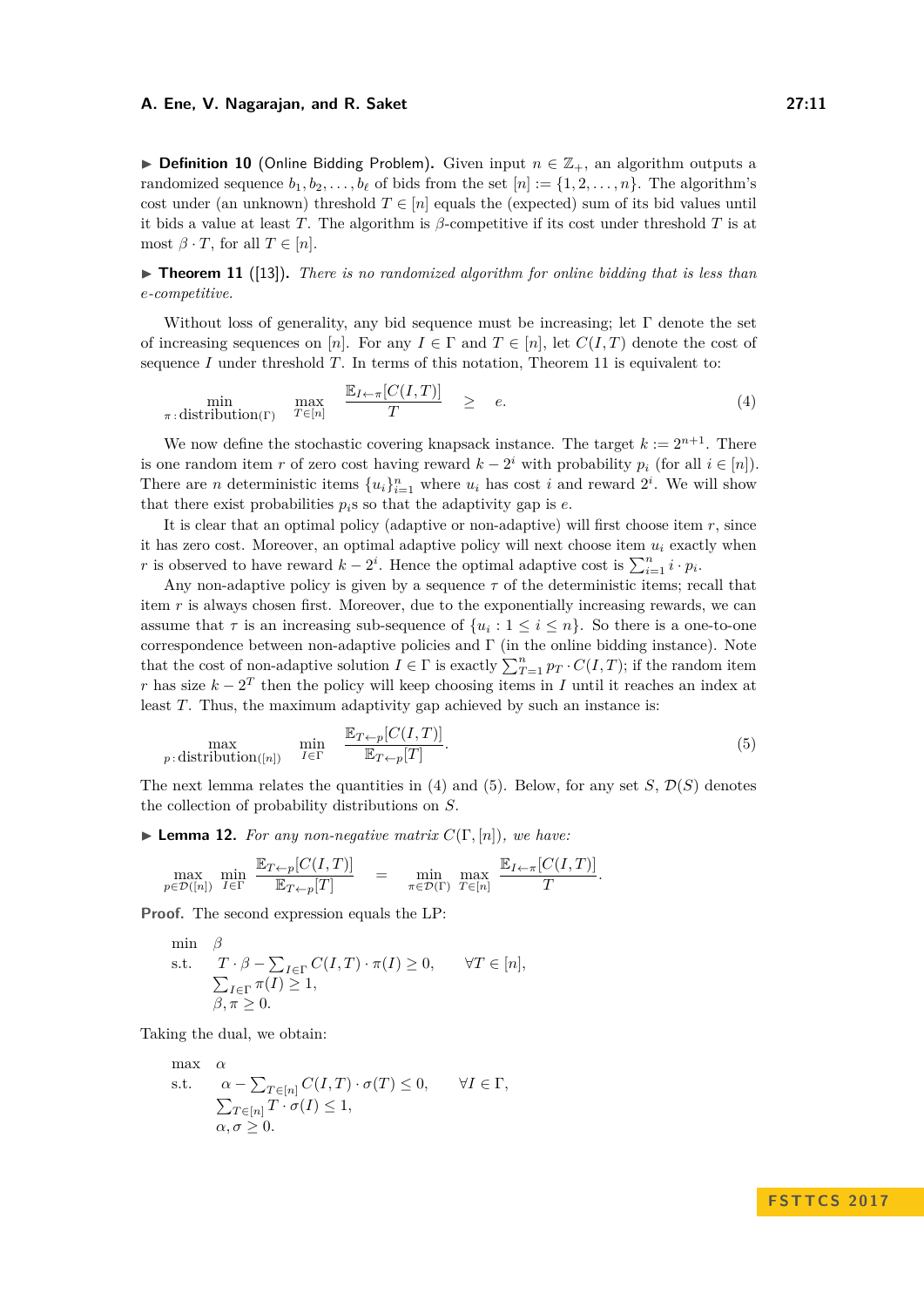#### **27:12 Approximation Algorithms for Stochastic** *k***-TSP**

Define functions  $g, f : [n] \to \mathbb{R}_+$  where

$$
f(p):=\min_{I\in\Gamma}\sum_{T=1}^n p_T\cdot C(I,T)\quad\text{and}\quad g(p):=\sum_{T=1}^n p_T\cdot T.
$$

Note that when *p* corresponds to a probability distribution,  $f(p) = \min_{I \in \Gamma} \mathbb{E}_{T \leftarrow p}[C(I, T)]$ and  $g(p) = \mathbb{E}_{T \leftarrow p}[T]$ . So the first expression in the lemma is just  $\max_{p \in \mathcal{D}([n])} f(p)/g(p)$ . The key observation is that *f* and *g* are homogeneous, i.e.  $f(a \cdot p) = a \cdot f(p)$  and  $g(a \cdot p) = a \cdot g(p)$ for any scalar  $a \in \mathbb{R}_+$  and vector  $p \in \mathbb{R}_+^n$ . This implies that the first expression equals:

$$
\max_{p\in\mathcal{D}([n])}\;\;\frac{f(p)}{g(p)}\quad=\quad\max_{p\in\mathbb{R}^n_+}\;\;\frac{f(p)}{g(p)}\quad=\quad\max_{p\in\mathbb{R}^n_+: \;g(p)\leq 1}\;\;f(p).
$$

It is easy to check that this equals the dual LP above, which proves the lemma.

Thus the above instance of stochastic knapsack cover has adaptivity gap at least *e*, which proves Theorem [2.](#page-2-1) It can also be shown that every instance of stochastic knapsack cover with a single stochastic item has adaptivity gap at most *e*: this uses a relation to the incremental *k*-MST problem [\[29\]](#page-13-12).

I **Proposition 13.** *The adaptivity gap of any instance of stochastic knapsack cover with a single random item is at most e.*

**Proof.** Consider any such instance with item *n* having random reward  $R \in \{0, 1, \dots k\}$  and each item  $i \in [n-1]$  having deterministic reward  $r_i$ . Let  $c_i$  denote the cost of each  $i \in [n]$ . As there is only one random item, any adaptive policy is of the following form (i) select a subset  $T_1 \subseteq [n-1]$  of deterministic items, (ii) select random item *n*, (iii) depending on the value of reward *R*, select subset  $T_2(R) \subseteq [n-1]$  of deterministic items.

Note that if the reward in  $T_1$  is itself at least  $k$  then we do not even need to use the random item: so the optimal adaptive and non-adaptive policies are the same (both are *T*1). On the other hand, if  $r(T_1) < k$  then the random item will be selected with probability one: so we can assume that it is the first item to be selected, i.e.  $T_1 = \emptyset$ .

Now, consider the following *incremental k-MST* instance. There are *n* vertices with distances induced by a star with root *n* and leaves  $[n-1]$  where the distance  $d(n, i) = c_i$ . There is zero reward at the root and reward  $r_i$  at each  $i \in [n-1]$ . The goal is to find a random sequence  $\sigma$  of edges so that the following ratio is minimized:

$$
\max_{\ell \geq 0} \quad \frac{\mathbb{E}_{\sigma}[\text{cost of minimal prefix of } \sigma \text{ with reward at least } \ell]}{\text{optimal } \ell\text{-MST value}}.
$$

As shown in [\[29\]](#page-13-12), there is always a random sequence  $\sigma$  with the above ratio at most *e*.

In the stochastic knapsack-cover instance let  $p_\ell = \Pr[R = \ell]$  for  $\ell \in \{0, 1, \dots k\}$ . Then it is clear that the adaptive optimum is  $AD = c_n + \sum_{\ell=0}^{k} p_{k-\ell} \cdot OPT(\ell)$  where  $OPT(\ell)$ is the optimal  $\ell$ -MST value. Note also that the sequence  $\sigma$  corresponds to a randomized non-adaptive solution: item *n* followed by the remaining *n* − 1 items in the order that they first appear in  $\sigma$ . This has expected value  $NA = c_n + \sum_{\ell=0}^k p_{k-\ell} \cdot \mathbb{E}_{\sigma}[\sigma(\ell)]$  where  $\sigma(\ell)$  is the cost of the minimal prefix of  $\sigma$  with reward at least  $\ell$ . So the adaptivity gap is at most:

$$
\frac{NA}{AD} = \frac{c_n + \sum_{\ell=0}^k p_{k-\ell} \cdot \mathbb{E}_{\sigma}[\sigma(\ell)]}{c_n + \sum_{\ell=0}^k p_{k-\ell} \cdot OPT(\ell)} \le \max_{\ell} \frac{\mathbb{E}_{\sigma}[\sigma(\ell)]}{OPT(\ell)} \le e.
$$

This also implies that the best deterministic non-adaptive policy costs at most  $e \cdot AD$ .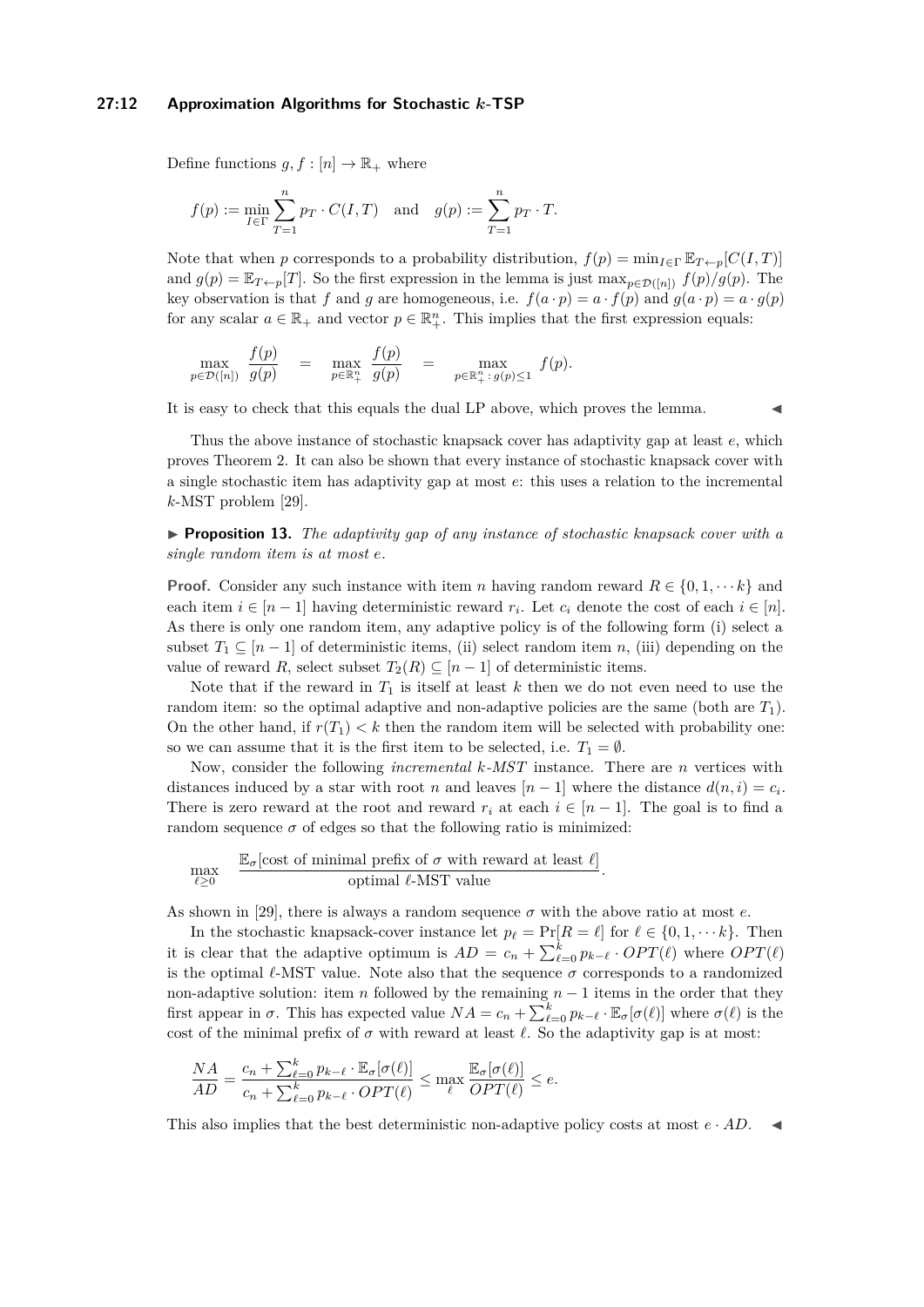# **5 Conclusion**

The main (perhaps challenging) open question is to obtain a constant-factor approximation algorithm for Stochastic *k*-TSP in either the adaptive or non-adaptive setting. Another interesting question is the adaptivity gap, even in the special case of stochastic knapsack cover, where there is a wide gap between the lower bound of *e* and upper bound of  $O(\log^2 k)$ .

**Acknowledgment.** We thank Itai Ashlagi for initial discussions that lead to this problem definition.

#### **References**

- <span id="page-12-8"></span>**1** M. Adamczyk. Improved analysis of the greedy algorithm for stochastic matching. *Information Processing Letters*, 111(15):731–737, 2011.
- <span id="page-12-10"></span>**2** M. Adamczyk, F. Grandoni, and J. Mukherjee. Improved approximation algorithms for stochastic matching. In *Proc. Annual European Symposium on Algorithms*, pages 1–12, 2015.
- <span id="page-12-11"></span>**3** M. Adamczyk, M. Sviridenko, and J. Ward. Submodular stochastic probing on matroids. *Math. Oper. Res.*, 41(3):1022–1038, 2016.
- <span id="page-12-13"></span>**4** Y. Azar, A. Madry, T. Moscibroda, D. Panigrahi, and A. Srinivasan. Maximum bipartite flow in networks with adaptive channel width. *Theoretical Computer Science*, 412(24):2577– 2587, 2011.
- <span id="page-12-0"></span>**5** N. Bansal, A. Gupta, J. Li, J. Mestre, V. Nagarajan, and A. Rudra. When LP is the cure for your matching woes: Improved bounds for stochastic matchings. *Algorithmica*, 63(4):733–762, 2012.
- <span id="page-12-1"></span>**6** N. Bansal and V. Nagarajan. On the adaptivity gap of stochastic orienteering. *Mathematical Programming*, 154(1-2):145–172, 2015.
- <span id="page-12-9"></span>**7** A. Baveja, A. Chavan, A. Nikiforov, A. Srinivasan, and P. Xu. Improved bounds in stochastic matching and optimization. In *Proc. International Workshop on Approximation Algorithms for Combinatorial Optimization Problems (APPROX)*, pages 124–134, 2015.
- <span id="page-12-5"></span>**8** A. Bhalgat, A. Goel, and S. Khanna. Improved approximation results for stochastic knapsack problems. In *Proc. Annual ACM-SIAM Symposium on Discrete Algorithms*, pages 1647–1665. Society for Industrial and Applied Mathematics, 2011.
- <span id="page-12-3"></span>**9** A. Blum, S. Chawla, D. R. Karger, T. Lane, A. Meyerson, and M. Minkoff. Approximation algorithms for orienteering and discounted-reward TSP. *SIAM Journal of Computing*, 37(2):653–670, 2007.
- <span id="page-12-2"></span>**10** K. Chaudhuri, B. Godfrey, S. Rao, and K. Talwar. Paths, trees, and minimum latency tours. In *Proc. Annual Symposium on Foundations of Computer Science*, pages 36–45, 2003.
- <span id="page-12-12"></span>**11** C. Chekuri, N. Korula, and M. Pál. Improved algorithms for orienteering and related problems. *ACM Transactions on Algorithms*, 8(3):23, 2012.
- <span id="page-12-7"></span>**12** N. Chen, N. Immorlica, A. R Karlin, M. Mahdian, and A. Rudra. Approximating matches made in heaven. In *Proc. International Colloquium on Automata, Languages and Programming*, pages 266–278. Springer, 2009.
- <span id="page-12-4"></span>**13** M. Chrobak, C. Kenyon, J. Noga, and N. E. Young. Incremental medians via online bidding. *Algorithmica*, 50(4):455–478, 2008.
- <span id="page-12-6"></span>**14** B. C Dean, M. X. Goemans, and J. Vondrák. Adaptivity and approximation for stochastic packing problems. In *Proc. Annual ACM-SIAM Symposium on Discrete Algorithms*, pages 395–404. Society for Industrial and Applied Mathematics, 2005.